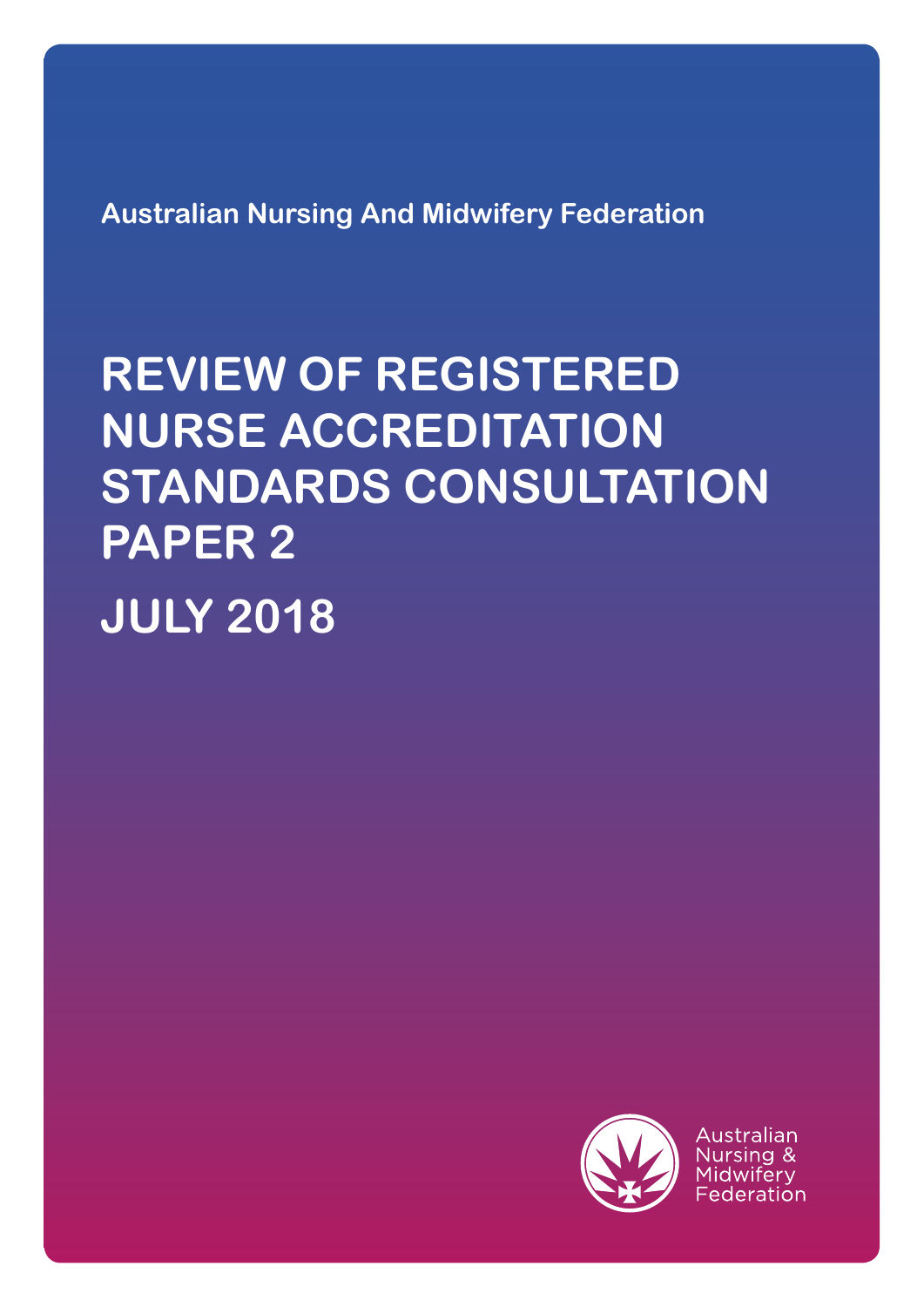

> **Annie Butler Federal Secretary**

**Lori-anne Sharp Assistant Federal Secretary**

**Australian Nursing and Midwifery Federation Level 1, 365 Queen Street, Melbourne VIC 3000 T: 03 9602 8500 F: 03 9602 8567 E:anmffederal@anmf.org.au W: www.anmf.org.au**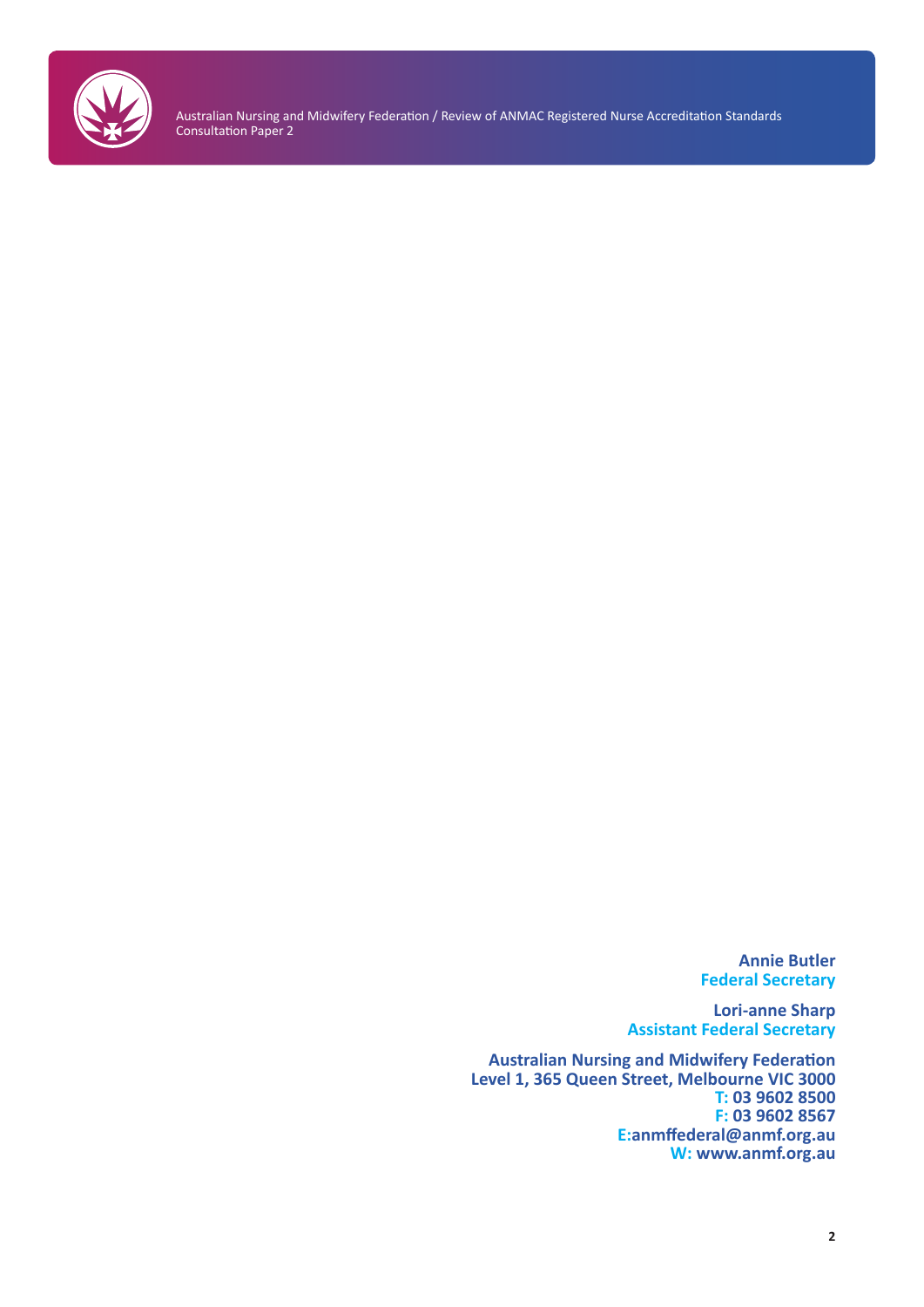

# **INTRODUCTION**

The ANMF is Australia's largest national union and professional nursing and midwifery organisation. In collaboration with the ANMF's eight state and territory branches, we represent the professional, industrial and political interests of more than 268,500 nurses, midwives and carers across the country.

Our members work in the public and private health, aged care and disability sectors across a wide variety of urban, rural and remote locations. We work with them to improve their ability to deliver safe and best practice care in each and every one of these settings, fulfil their professional goals and achieve a healthy work/life balance.

Our strong and growing membership and integrated role as both a professional and industrial organisation provide us with a complete understanding of all aspects of the nursing and midwifery professions and see us uniquely placed to defend and advance our professions.

Through our work with members we aim to strengthen the contribution of nursing and midwifery to improving Australia's health and aged care systems, and the health of our national and global communities.

As the largest professional organisation for nurses and midwives in Australia, the ANMF has, on behalf of our members, a genuine interest in, and concern for, matters relating to the education of our professions. We therefore have contributed significantly, and continue to do so, to a range of committees and working groups at national and jurisdictional levels, which relate to the design, accreditation and evaluation of education programs for nurses, midwives and carers.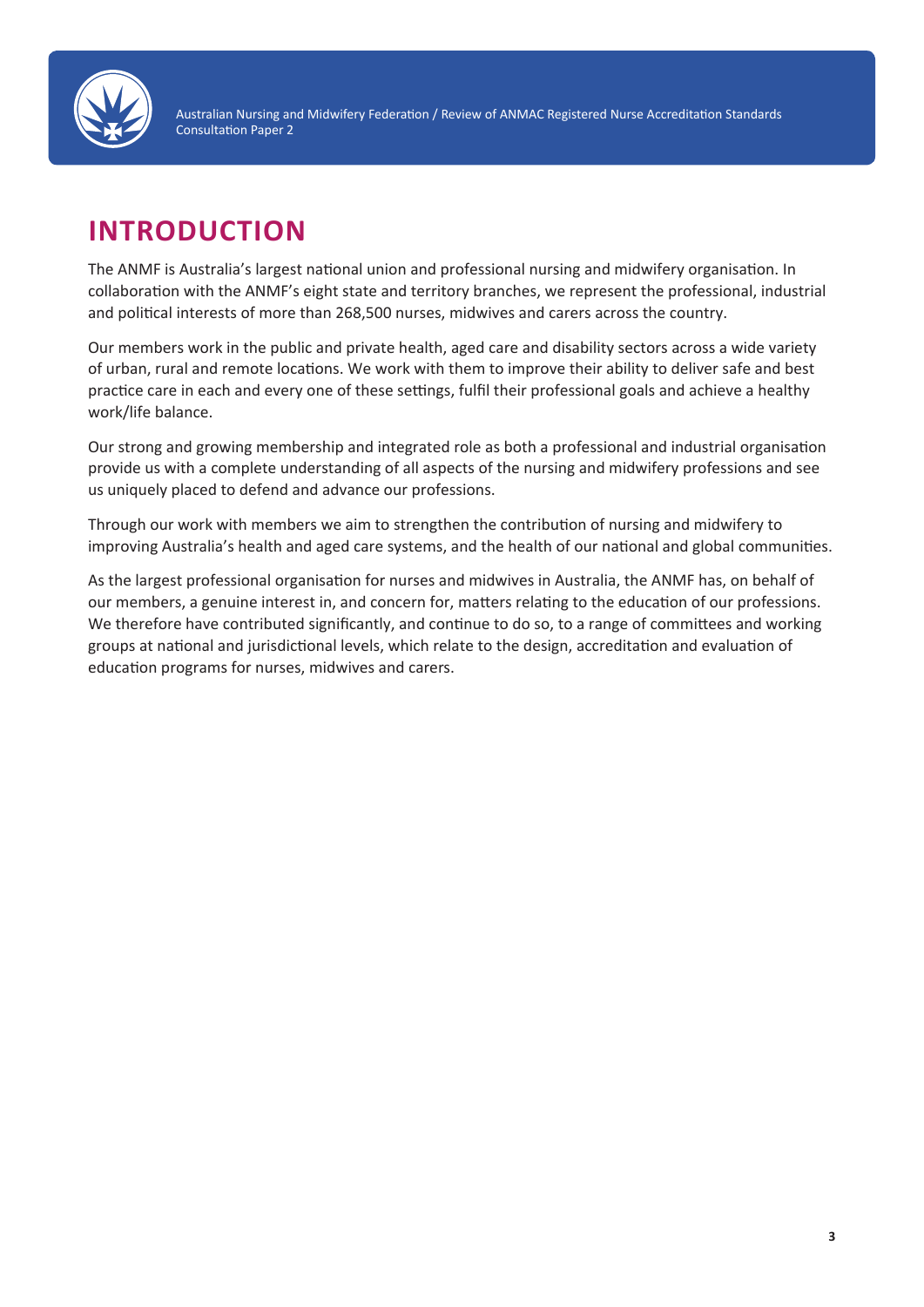

# **GENERAL COMMENTS**

Nursing is a complex and demanding profession. The educational preparation for such a profession must therefore be rigorous, with a skilful mix of theory and clinical practice experience. The standards for accrediting education programs leading to registration of nurses likewise must be designed to ensure these programs equip the beginning practitioner with the skills and knowledge to transition safely and competently into the role a registered nurse.

# **Consultation questions**

# **Accreditation Standards Framework – moving to five standards**

# **Question 1**

**Do the draft accreditation standards cover the required knowledge, skills and attitudes to ensure that the new graduate meets the Registered Nurse Standards for Practice (Nursing and Midwifery Board of Australia, 2016)? Please provide an explanation for your answer.**

The draft accreditation standards address a number of the elements of the *Registered Nurse Standards for Practice*, however there are a number of elements that are not appropriately covered within the draft.

At a broad level the draft standards do not appropriately address the core elements of nursing practice, namely: assessment, planning, implementation and evaluation. The following elements in the *Registered Nurse Standards for Practice* need to be addressed in the draft accreditation standards:

- *Comprehensively conducts assessments;*
- *Develops a plan for nursing practice;*
- *Provides safe, appropriate and responsive quality nursing practice; and*
- *Evaluates outcomes to inform nursing practice.*

The ANMF suggest that these elements are added to Standard 3 of the draft elements –Program of study and be incorporated into 3.3.

It is also essential that the accreditation standards clearly articulate how each education provider's unique curriculum will educate undergraduate students on the management of supervision and delegation. This particularly applies to appropriate delegation of care to enrolled nurses and unregulated workers such as carers. Similarly, it is essential that the curriculum include education on enrolled nursing practice, principally with regard to the differences in the scope of practice of a registered nurse and an enrolled nurse.

Lastly, the new accreditation standards need to address effective therapeutic and professional relationships. This is outlined in Standard 2 of the *Registered Nurse Standards for Practice,* however effective therapeutic relationships are not addressed in the draft accreditation standards. This should be added as criteria in Standard 3 – Program of study in the accreditation standards.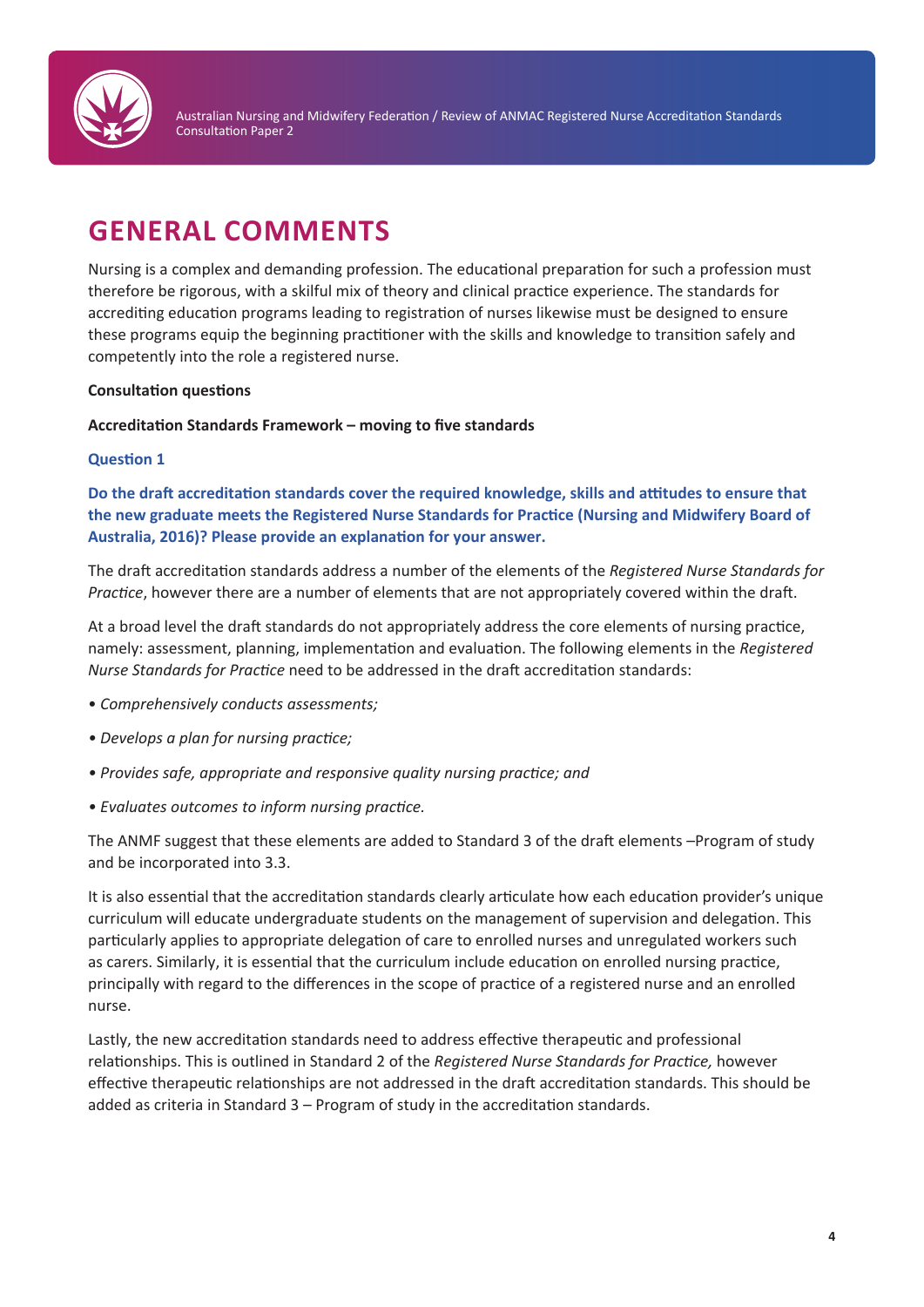

### **Question 2**

#### **Are there any additional criteria that should be included?**

In addition to the comments made above, the ANMF notes the importance of mental health being separately identified in standard 3.3, however there are a number of other health priorities that are not included. For example primary health and aged care are two areas of nursing practice that are essential to providing comprehensive care which will meet the current and future needs of the community. Both of these areas are known to be priority care areas however they are not included in the draft standard.

#### **Question 3**

# **Are there any criteria that could be deleted or amalgamated with another criteria?**

While the ANMF acknowledge the intention of the standards within the draft, overall the language used could be improved. Further clarity is required in many of the standards to ensure the requirements are less ambiguous. The attempt to reduce the number of criterion within the standards has resulted in some standards being extensive, results in a number of requirements being outlined in one criterion. An example of this is in standard 2.2. These items need to be addressed.

The following changes to the draft standards are also recommended:

• Standard 1.6a) must be deleted. The ANMF does not support supervision of nursing students being conducted by other health professionals.

• Standard 3.3 currently states:

*Learning outcomes ensure achievement of the Registered Nurse Standards for Practice, with regional, national, global health priorities and content related to mental health integrated throughout the program.* 

This standard needs to be made into two standards as follows:

1. The first should state: **Learning outcomes ensure achievement of the** *Registered Nurse Standards for Practice.*

This is an essential standard and must be identified as a standalone requirement. It is the only standard that makes reference to the NMBA *Registered Nurse Standards for Practice*.

2. The second standard should state:

**Learning outcomes ensure achievement of regional, national and global health priorities. In particular, content relating to mental health, primary care and aged care should be integrated throughout the program.** 

• Criteria 3.8 of the current *Registered Nurse Accreditation Standards* state:

*The program provider demonstrates workplace experience included as soon as is practically possible in the first year of study to facilitate early engagement with the professional context of nursing.* This criterion has not been addressed in the draft accreditation standards and it needs to be included.

• Criteria 3.9 is another essential criterion in the current *Registered Nurse Accreditation Standards* that has been omitted in the structure of the new draft standards. 3.9 states: The program provider demonstrates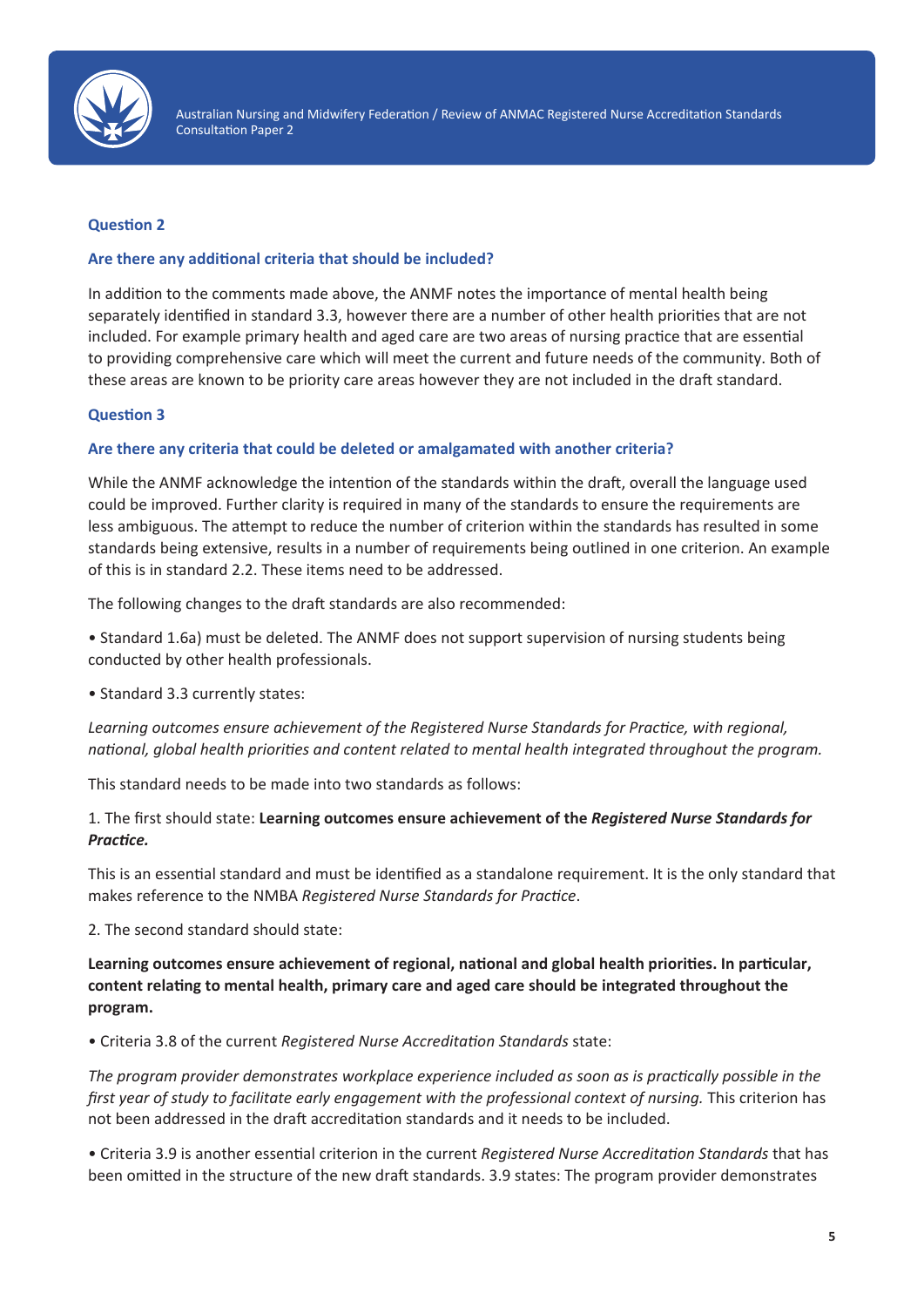

extended workplace experience in Australia included towards the end of the program to consolidate the acquisition of competence and facilitate transition to practice. A summative assessment is made at this time against the Registered nurse standards for practice in the clinical setting. This criterion must be retained.

• The importance of embedding an understanding of diversity in providing care, needs to be clearly identified as a learning outcome in the accreditation standards. Students need to understand how to adjust the care they provide taking into consideration the diverse characteristics and life experiences of all people receiving care.

# **Question 4**

**Does the draft structure reduce duplication within the standards? If not, which areas of duplication still exist?**

The duplication within the standards has been reduced.

#### **Question 5**

#### **Please provide any other feedback about the structure and/or content of the draft standards.**

As identified in the ANMF response to consultation 1 of the Registered Nurse Accreditation Standards, the existing *standards* have been tried and tested over many years. We consider this a strength of the existing *Registered Nurse Accreditation Standards* and highlight that they have been improved over time in an iterative process. The ANMF acknowledges that there is significant corporate expertise in the structure of these standards that should not be underestimated. Specifically, the structure is consistent across the other categories of registration, including enrolled nurse, midwife and nurse practitioner. The accreditation standards are clearly, established, and embedded so that the profession understands their structure. They have been designed, implemented and evaluated by ANMAC since they were first used for the largest number of accredited programs across all the regulated health professions.

The *National Registration and Accreditation Scheme for health professions* (December 2014)1 highlights the importance of standardising accreditation processes and avoiding duplication. The ANMF agrees it is important that accreditation processes are efficient and avoid duplication; however, it is essential that the nursing and midwifery professions maintain their professional identity and established expertise in relation to accreditation and standards. If we do not achieve this, then we risk losing the distinctive contribution of nurses and midwives to the health system, with concomitant creation of blurred and eroded discipline boundaries and a confused and chaotic workforce with no one quite sure who is responsible for aspects of care. The end result can only be compromised care delivery.

As we have previously highlighted, ANMAC has extensive experience and expertise in the development of accreditation standards that are relevant to nursing and midwifery. Unlike the other regulated health professions, nursing and midwifery have a significant number of accredited programs. These programs have unique requirements.

The draft standards structure is simple and clear. However, if this structure was to be implemented it is essential that ongoing formalised evaluation be undertaken to establish firstly, that this framework is better than the current ANMAC framework, and secondly, that it would be fit for purpose for nursing and midwifery.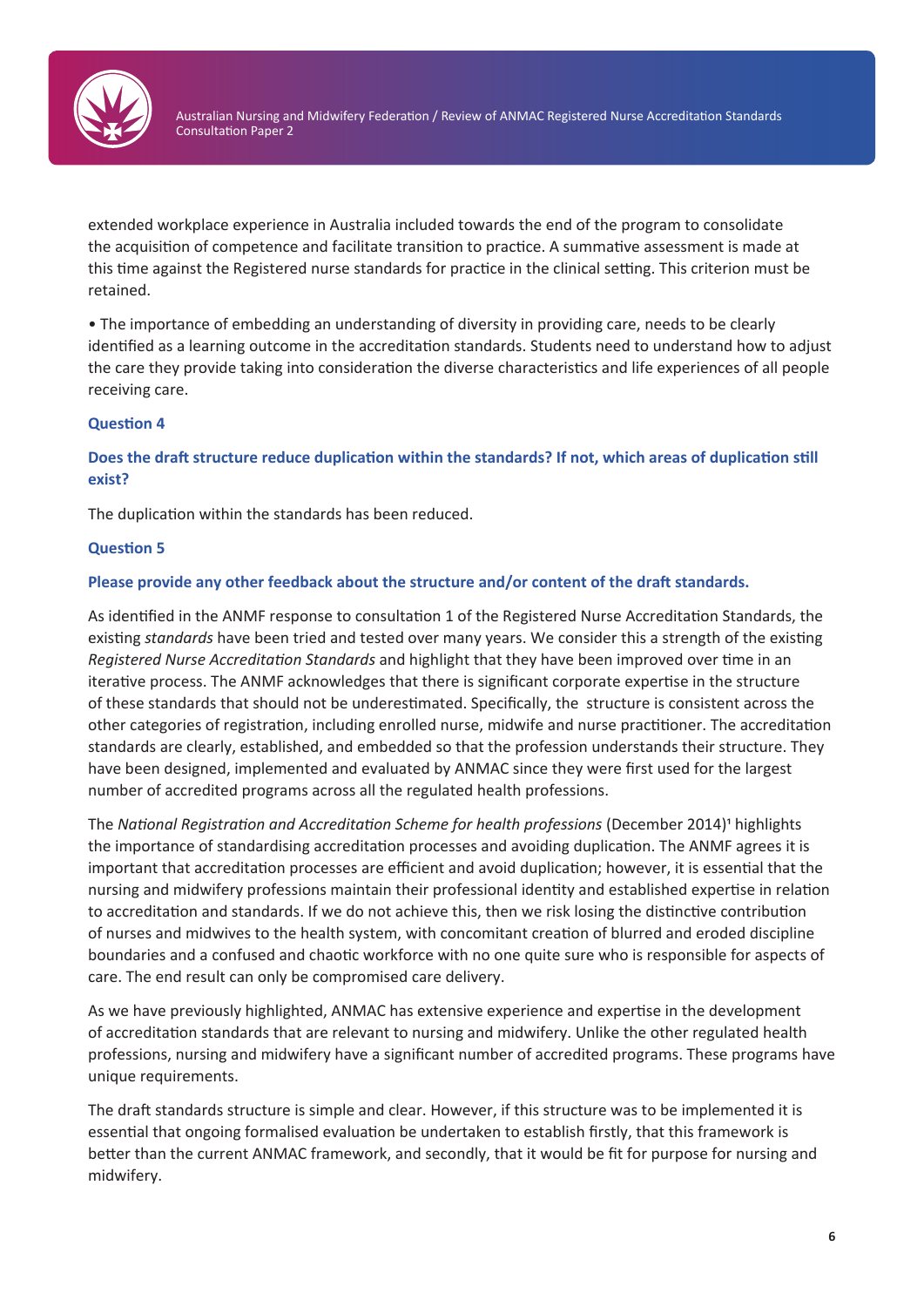

The ANMF supports additional documentation in the accreditation standards that would assist with consistent interpretation of the standards. An evidence guide was required with the previous registered nurse standards but was removed with the review and implementation of the 2012 standards. It is essential that, if an evidence guide were to be re-instated, there be public consultation with the same rigour as the accreditation standards.

# **Prescribing for graduates of an entry-to-practice program**

#### **Question 6**

**Do the draft standards continue to capture the learning outcomes required to enable graduates to safely supply and administer medicines via a protocol and/or standing order (prescribing via a structured prescribing arrangement)?**

The ANMF's position statement titled *Registered Nurse and Midwife Prescribing* (2018)<sup>2</sup> states:

*Current Bachelor of Nursing, Bachelor of Midwifery and Postgraduate Diploma of Midwifery programs provide the underpinning education required to enable registered nurses and midwives to safely administer and prescribe medicines.* 

We consider the proposed accreditation standards, with the changes identified in this submission, will capture the learning outcomes required to enable graduates to competently supply and administer medicines via the development of a profession agreed protocol and/or standing order. The addition of the new standard *5.4 Assessments include the appraisal of competence in pharmacokinetics, pharmacodynamics and the quality use of medicines will further enable* education content for this important area of nursing practice to be thoroughly assessed during the accreditation process.

# **Simulated learning**

#### **Question 7**

#### **Should the proposed definition of simulation be adopted for the RN Accreditation Standards?**

The simulation definition proposed in the consultation paper is not supported by the ANMF, as simulation cannot replace real experiences. It can prepare students for real experiences and re-inforce learning but it cannot replace clinical care.

The ANMF supports the statement made in the consultation paper that simulation will remain exclusive of the minimum practice hours and the definition of simulation needs to reflect this position. Simulation is a valuable adjunct to the learning experience for students, but the ANMF has a firm position that simulation does not replace clinical placement hours and real life learning.

The ANMF would support the following definition of simulation:

**Simulation is a technique, not a technology, to prepare for real situations with guided experiences that evoke or replicate substantial aspects of the real world in a fully interactive manner. Simulation can be an adjunct to, but does not replace, clinical nursing experience.**

Further the ANMF strongly recommends the inclusion of the statement found in the current R*egistered Nurse Accreditation Standards*, 2012, criteria 3.6: *A minimum of 800 hours of workplace experience, not*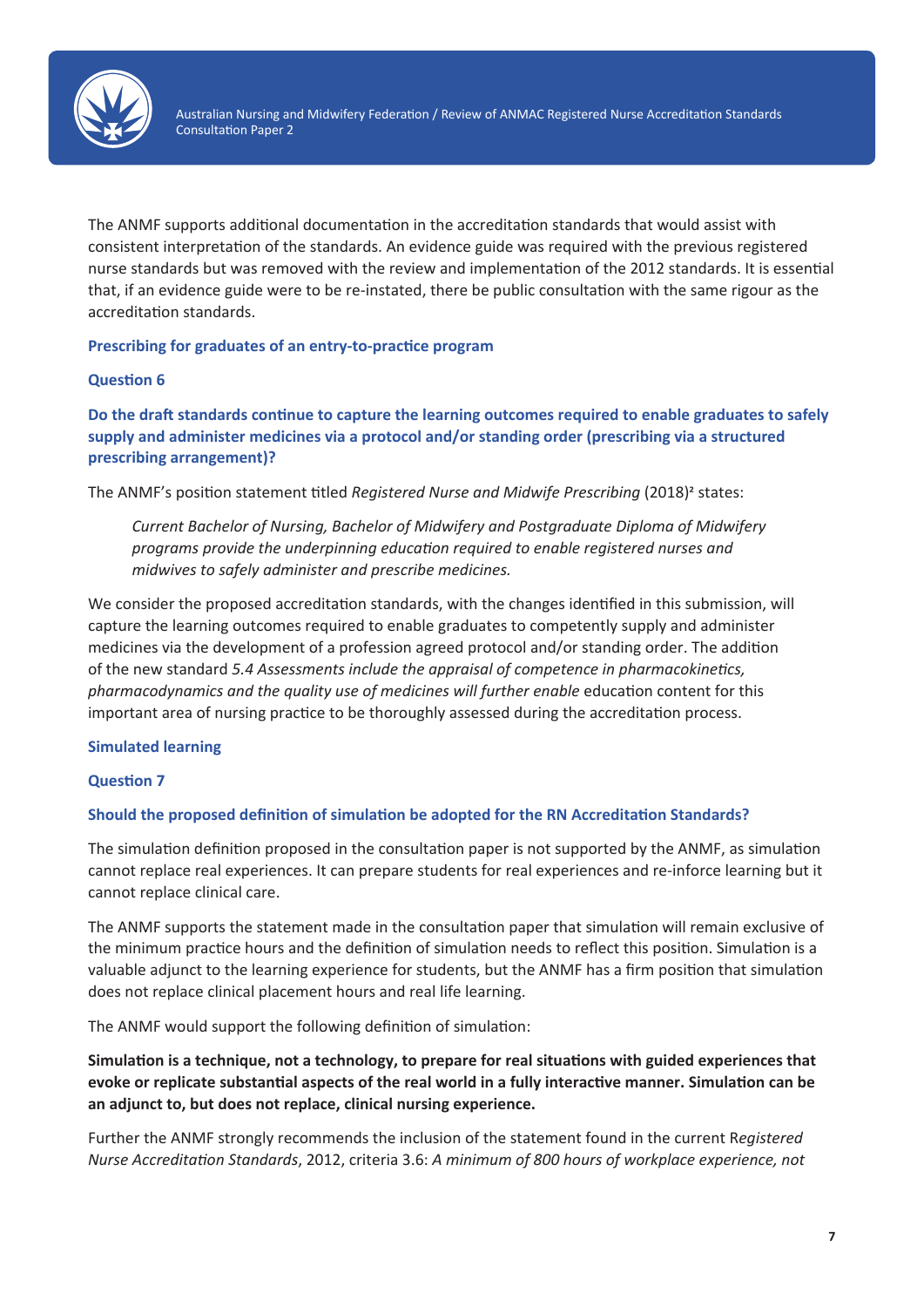

*inclusive of simulation activities, incorporated into the program and providing exposure to a variety of health-care settings*.

The draft standards also need to provide further details around simulation requirements, requesting education providers to outline evidence of how simulation learning is embedded within the program. This should include identifying the type of simulation, the equipment used, and, the experience and qualification of the educators conducting the simulation. The addition of this criterion will enable ANMAC assessors to consider whether an appropriate level of simulation is being implemented to meet the required educational outcomes.

#### **Health informatics and health technology**

#### **Question 8**

# **How can the accreditation standards better support the inclusion of health informatics and digital health technologies in entry-to-practice nursing programs?**

The *ANMF National Informatics Standards* for nurses and midwives are an evidenced based approach outlining the requirements for registered nurses. The three domains outlined in the standards, namely: computer literacy, information literacy and information management, are an important starting point to identify the baseline learning outcomes for a registered nurse in the undergraduate program.

Further, the National Digital Health Strategy, developed by the Australian Digital Health Agency, outlines clear objectives for the health workforce to be achieved by 2022.<sup>3</sup> These objectives require the health workforce, including registered nurses, to be confident and efficient in using digital technology, understand the benefits of digital health, and promote the role of the Chief Clinical Information Officer. The accreditation standards need to address the fundamental requirement for all programs to address digital health information and technology in the delivery of care.

The uptake of electronic medical records (EMR) within the acute context is a good example of the changing environment in digital health. As EMRs are now a common addition in many healthcare settings, it is essential that students understand the fundamentals of managing these systems. Further, education providers need to ensure that students have, at a minimum, access and exposure to electronic health systems in the learning environment, to enable immersion in this technology and safe care delivery when they are on placement in the clinical setting.

Students are also required to understand coding and the impact data and data collection have on care outcomes. Telehealth and simulated telehealth would also be an important addition to the undergraduate curriculum.

As a regulatory body, the ANMF believes that ANMAC is a key stakeholder in the digital health space both in terms of the preparation of nursing and midwifery clinicians to work in a digital health enabled workplace, as well as in ensuring that these technologies support and encourage professional practice, and reflect the needs of nurses and midwives across diverse work environments. Feedback from members suggests that issues arising from the implementation of digital health technologies continue and include negative impacts on workloads, functionality that does not optimally support nursing and midwifery practice, implementation issues, as well as training and support when these technologies are introduced. While the ANMF acknowledges that regulatory bodies such as ANMAC have minimal influence over the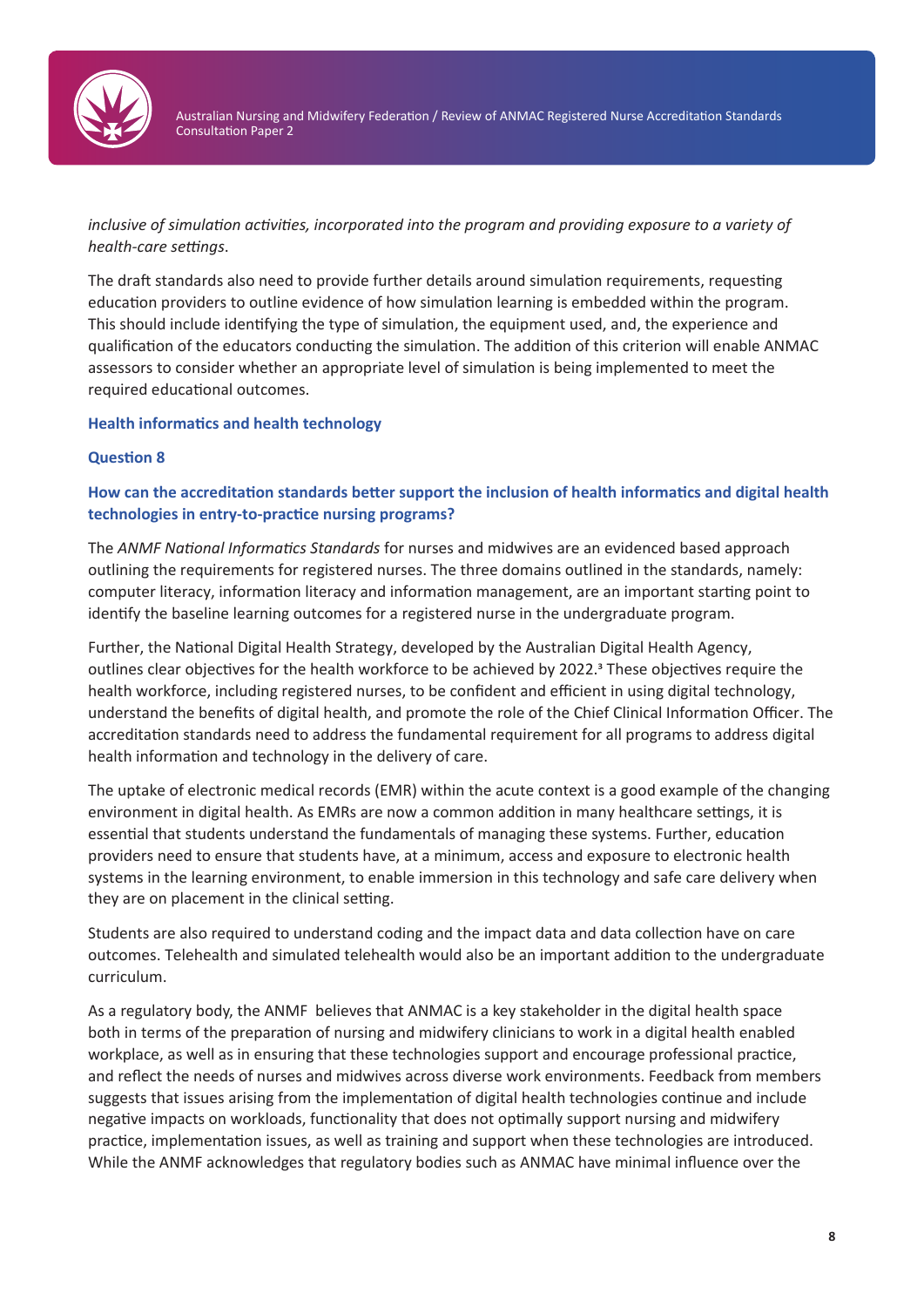

implementation of digital health technologies, we urge ANMAC to take all opportunities to be involved in digital health at the strategic level, e.g. at the policy level, to help ensure synergies between ANMAC standards and the realities of practice for nurses and midwives.

# **Quality professional experience**

# **Question 9**

# **Do the draft standards capture the learning outcomes required to ensure quality professional learning experiences in entry-to-practice nursing programs?**

The criterion outlined in the draft accreditation standards referring to the learning outcomes for professional learning experience needs further work. There are a number of additions required to ensure minimum criteria are identified and clarity is improved.

The professional learning experience is an area about which our members express concern. The provision of high quality professional learning experiences throughout the undergraduate program is essential in preparing students to transition into employment. There are two parts to ensuring quality professional learning experiences: firstly, that the accreditation standards ensure the curriculum shows quality policies and processes are in place, and secondly, evidence that these are being appropriately implemented. The latter also needs to be addressed through monitoring processes by ANMAC.

The ANMF is aware of situations where undergraduate nursing students have been required to attend clinical placements that offer the student little or no professional learning experience. Specifically, some placement localities are not appropriate to meet any part of the undergraduate curricula. For example, a number of nursing students in Adelaide spent valuable clinical placement hours in a Salvation Army opportunity shop with no clinical objectives for this placement.

Other members have experienced situations where although students have not met the learning outcomes for the placement, the clinical placement assessor is strongly advised by the education provider not to fail the student. Some recently graduated ANMF members have indicated that there was not enough clinical placement hours or that the undergraduate program did not enable them to enter the workforce 'work ready'.

Achieving quality professional learning experiences is difficult. The ANMF acknowledges that the space education providers have to compete in to negotiate quality clinical placements is both onerous and complex, and is driven by a number of factors.<sup>4</sup> This complex situation has been further compounded by the recent uncapping of university places, resulting in significant increases in student numbers, and therefore the number of student clinical placements required. Nonetheless, every undergraduate nursing student must achieve his or her learning objectives that align to the course content.

#### **Theory to practice**

A recent study completed in Australia recommended that appropriate sequencing of clinical experience in relation to theory, consistency of venue, and preparation for the health setting, were important in providing quality placements for students.<sup>5</sup> The ANMF supports these findings. Students must be able to link the theory they are learning with the practical setting as well as feel a part of the context within which they are working. The communication interface between the health setting and the education provider, prior, during, and after student clinical placement, also has to be clear and comprehensive to enable links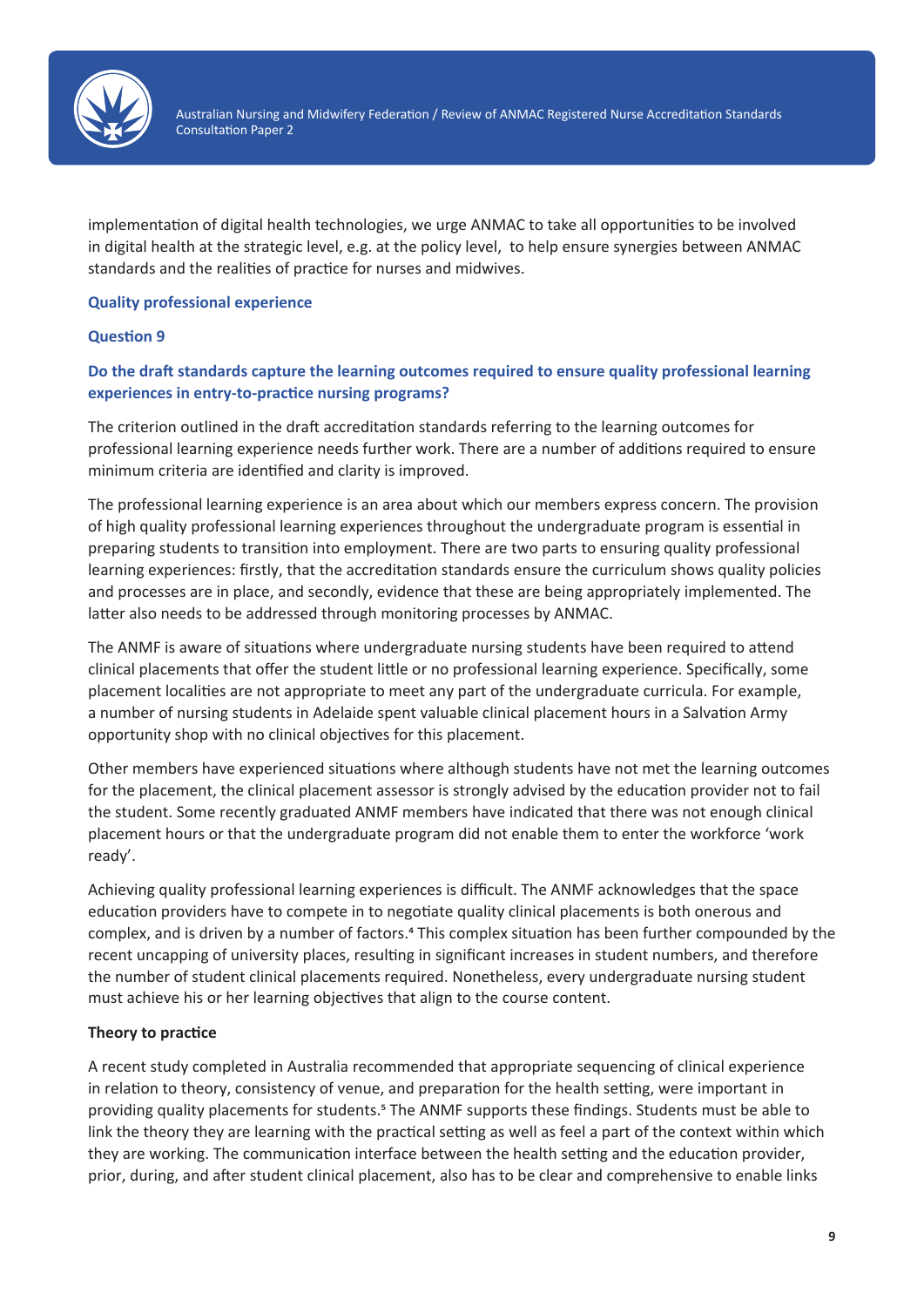

to be identified between theory and practice. This should include providing the health setting with the necessary information about the students attending clinical placement, their objectives for the placement, and all relevant paperwork.

# **Service agreement**

There is an increasing trend for health services to provide the clinical education support for students within their clinical settings at a charge to the education provider. Our members have expressed concern that at times this agreement has not necessarily been in the best interest of students. The ANMF contends the accreditation standards should require education providers and health services using this model to establish a contract that clearly states, inter alia, the model of clinical support being provided, the ratio of students to clinical educator, the minimum qualifications of the educator, and a clear process for conflict resolution and/or escalating concerns.

The service agreements between education providers and clinical placement providers must articulate that students will be mentored and guided in their experience by a supervisory role undertaken by a registered nurse, including delegation and evaluation of care. The agreement also requires collaborative communication between the education providers and placement providers to promote continuity of the learning experience for the student.

# **Clinical support**

Effective clinical support is an essential element to a quality-learning environment. Undergraduate nursing students require timely clinical support from registered nurses who are equipped to support their learning and who are familiar with educational principles. Undergraduate students must therefore have access to preceptors, clinical support nurses and nursed educators. The accreditation standards must provide a framework for the education providers to ensure such clinical support is provided. Additionally, the accreditation standards must include measures for ensuring the clinical placement environment fosters a safe and positive learning culture which is led by strong clinical leadership. A quality learning culture is demonstrated by ensuring learning is prioritised, and as part of that, undergraduate students are provided appropriate workloads and access to timely clinical support. Our members have expressed concern that at times there is no facilitator available to students.

It is essential that clinical facilitators/preceptors or buddies are experienced registered nurses who understand the importance of reflective practice and are able to provide appropriate feedback. Some student members have expressed that they do not receive feedback in a timely and effective manner.

Many of our members also report that when their facility receives students for clinical placement, the facilitation of that placement impacts upon the quality of care. Clinical nurses providing support are often not provided with the necessary provisions by the education provider, including the supernumerary staff required, to enable a positive learning experience for the students. The provision of clinical education support to students and nursing staff who are the 'buddy' or preceptor is a key requirement for an educationally meaningful placement.

#### **Staffing and skills mix**

Another feature of a quality clinical learning environment, often overlooked, is the staffing and skills mix in the area where the student is completing their placement. There can often be haphazard provision of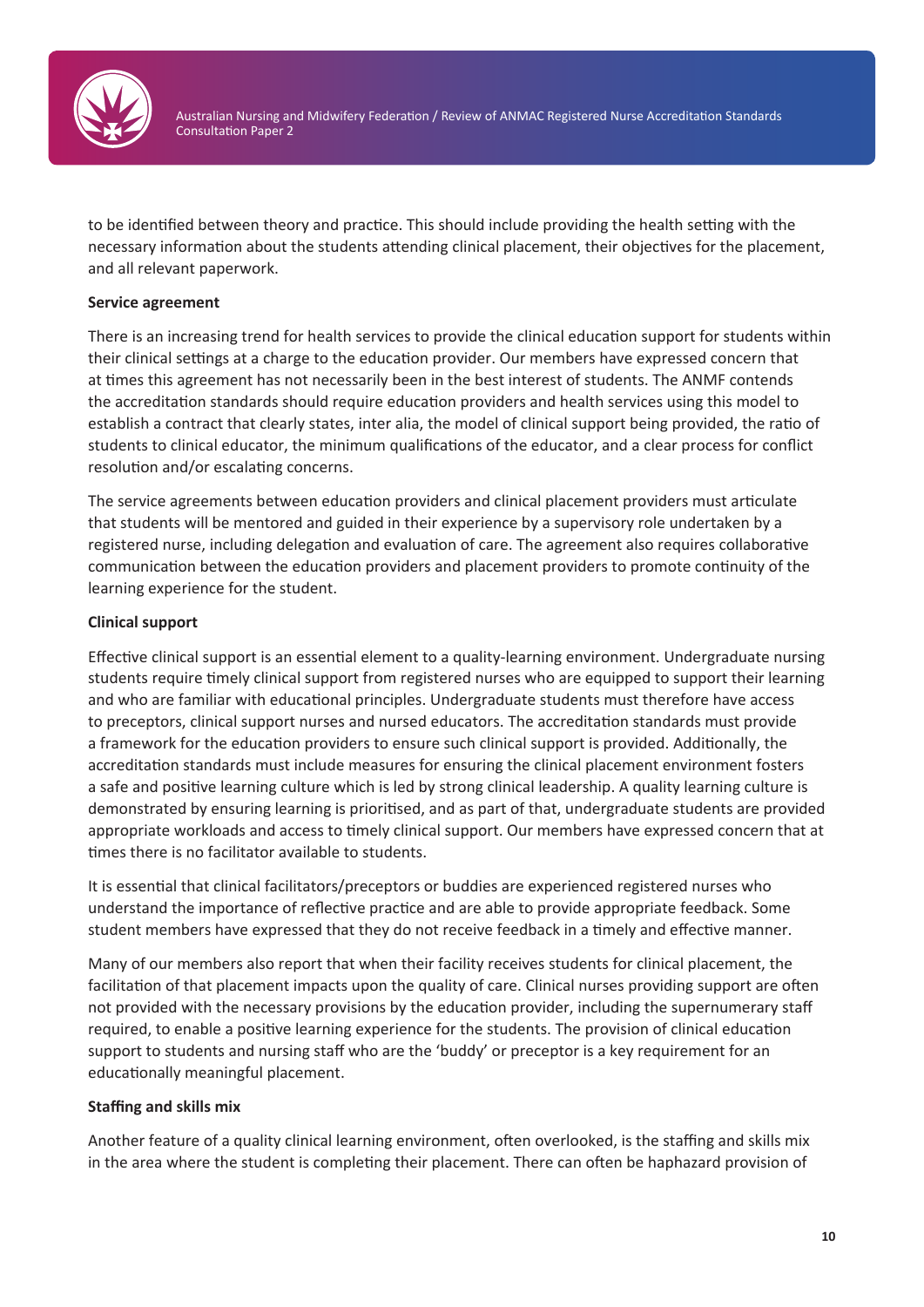

facilitators to support the students on placement.

The accreditation standards must address the requirements for quality professional learning experiences. As identified in our previous submission the ANMF supports the Best Practice Clinical Learning Environment Framework (BPCLEF) as a comprehensive, evidence-based framework. This framework could be effectively used as an established outcome based best practice principles document for professional learning experiences. The ANMF also suggests the inclusion of standard 1.9 from the 2017 ANMAC Enrolled Nurse Accreditation Standards which states:

*The education provider must provide evidence of:*

*1.9 Governance arrangements between the education provider and health service providers to monitor students' learning and teaching when undertaking workplace experience including, but not limited to, clinical teaching, supervision and assessment.*

# **Question 10**

# **Are there any other issues that should be considered?**

# **English language skills**

The ANMF supports the inclusion of 1.9 (a) in the draft standards:

1.9 Admission and progression requirements and processes are fair, equitable and transparent. Applicants are informed of the following before accepting an offer of enrolment:

a) *Applicants that would be required by the NMBA to provide a formal English language skills test when applying for registration, must provide formal English language test results demonstrating they have achieved the NMBA specified level of English language skills, prior to commencing the program*.

This requirement will ensure students selected for the program are able to complete the theoretical requirements and workplace experience as required, without delays. It also positions students well to successfully complete the course requirements and to gain registration following completion. It is consistent with the enrolled nurse accreditation standards.

It is essential that with this change, ANMAC have processes in place to ensure education providers are correctly assessing student English language skills, and that the assessment is in line with NMBA requirements. The concern is that if education providers are incorrectly interpreting the NMBA requirements, then on completion of the program, through no fault of their own, students will be unable to gain registration.

#### **Professional learning experience hours**

The current professional learning experience hours requirement of 800 hours for the Bachelor of Nursing is supported by the ANMF. However, this is a bare minimum and is low compared to New Zealand, where the requirement is between 1,100 to 1,500 hours; the United Kingdom, which requires 1,000 hours; and, South Africa, which requires 2,800. As identified earlier in the submission some of our members express concern that 800 hours is not enough for students to achieve the *Registered Nurse Standards for Practice*.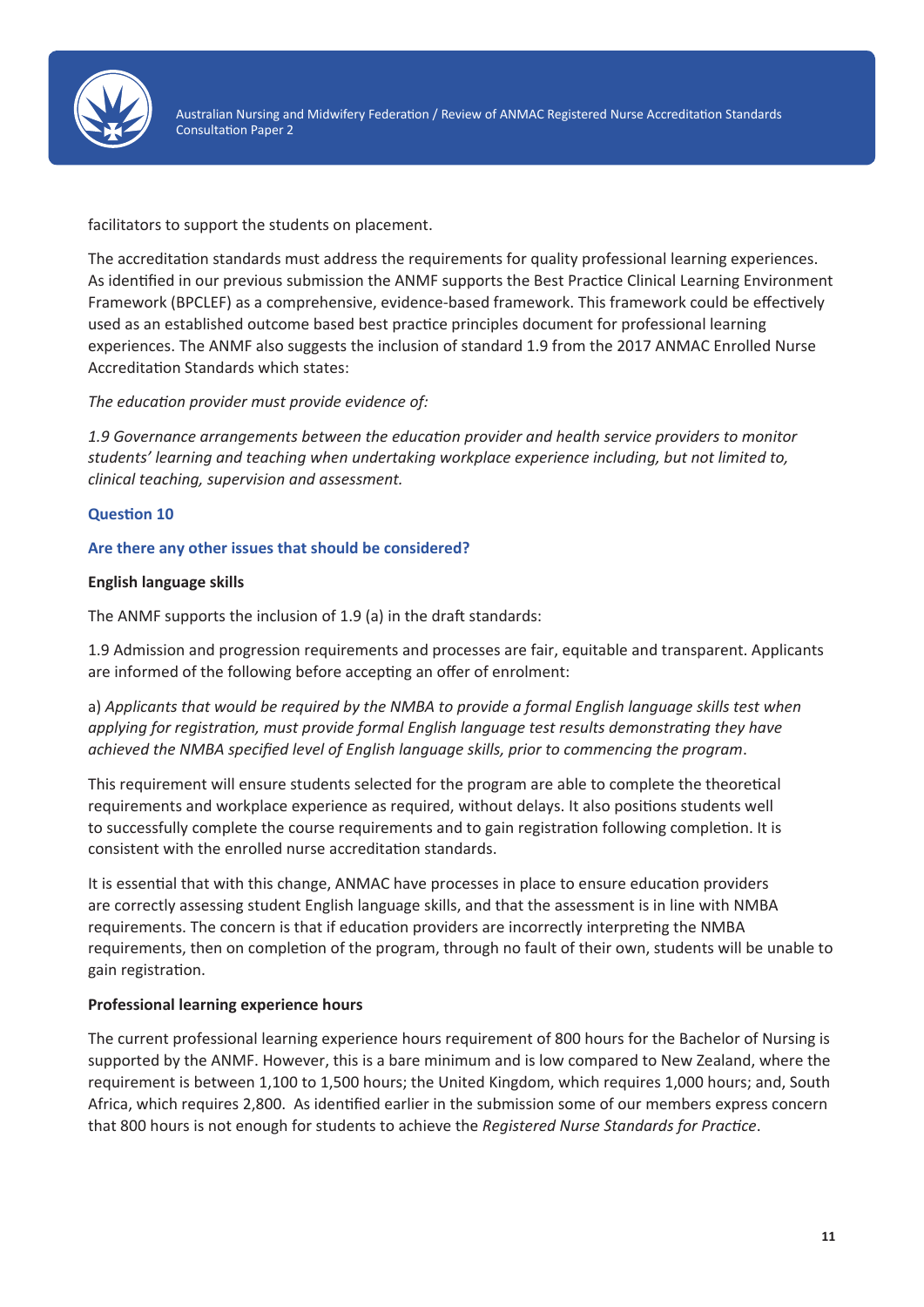

The ANMF would support an increase in these minimum hours. We would also encourage education providers to go beyond the minimum requirements and increase the clinical experience opportunities for students where possible.

# **Attrition**

While the ANMF acknowledges the high attrition rates in the Bachelor of Nursing, we also contend the quality of this data lacks rigour. Attrition data is captured by calculating the difference between commencements and completions from year to year. Frustratingly, this data is incomplete as it does not track individual students but rather provides whole numbers from year to year. The data does not enable any analysis of students' movements from year to year, therefore making it impossible to identify if, for example, students have been retained within a program or if they have deferred their studies. Education providers do collect their own attrition data, however, as far as the ANMF is aware, they are not required to make this information publicly available.

The data currently available does not provide any information as to why students have chosen to leave or defer an undergraduate program. This is important information, essential for making informed decisions on future requirements for accreditation standards.

Attrition rates are also an important element for ANMAC to consider when undertaking a risk assessment approach to accreditation and monitoring. As the available data is currently of poor quality and inconsistent, the ANMF strongly suggests the Registered Nurse Accreditation Standards require education providers to submit annual reports to ANMAC detailing their attrition rates, using an established ANMAC template that would include:

- Student entry numbers;
- Existing student numbers;
- Student deferrals;
- Student withdrawals; and
- Where possible, reasons why students have withdrawn or deferred from the program.

This data can then be analysed and themed to enable ANMAC to be better informed about how accreditation standards can potentially improve attrition rates and provide valuable data on accredited programs.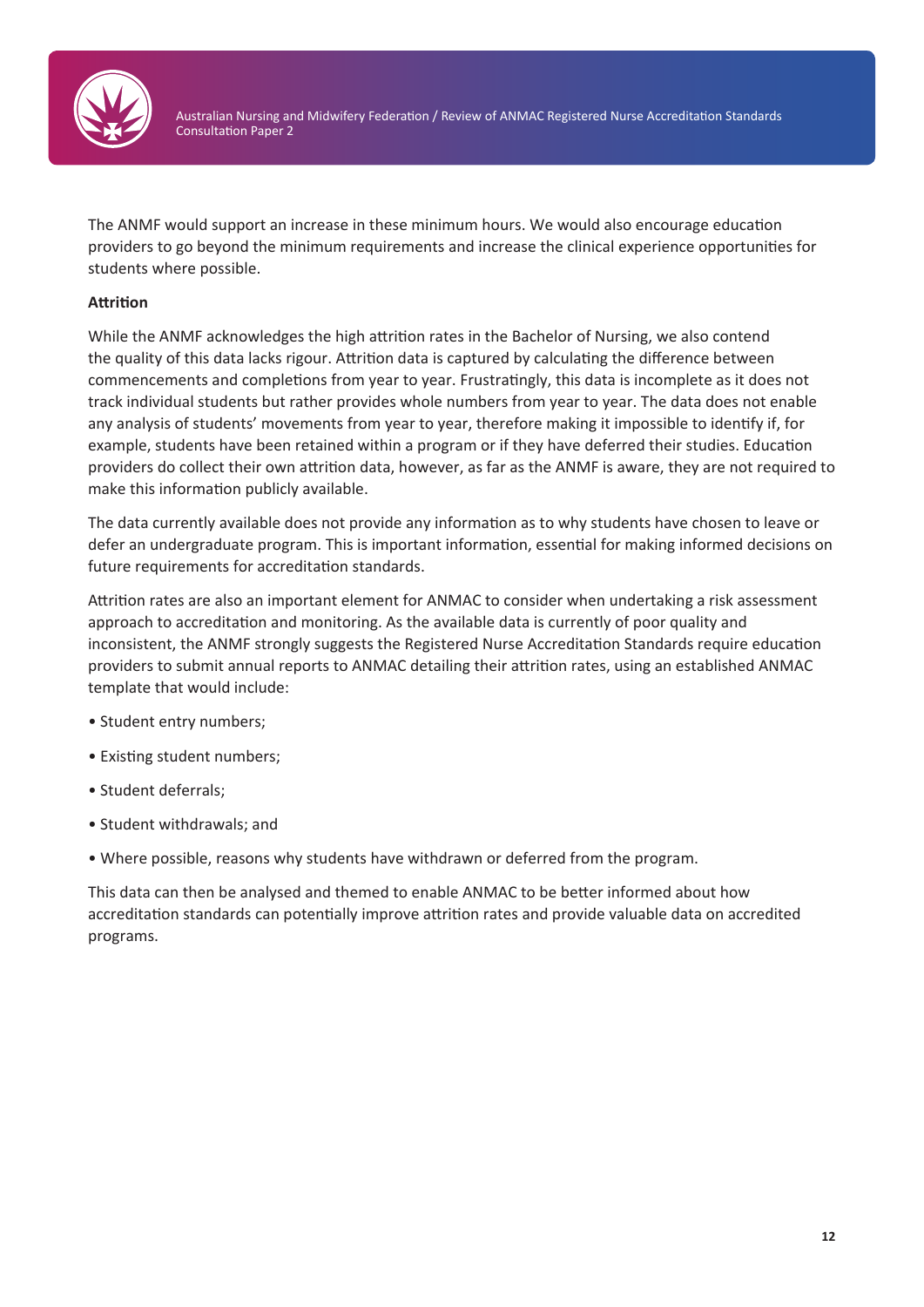

# **CONCLUSION**

The ANMF appreciates the opportunity to provide comment to the review of the Registered Nurse Accreditation Standards second consultation paper, on behalf of our significant cohort of registered nurse and student registered nurse members. Registered nurse education programs must enable students to meet the NMBA *Registered Nurse Standards for Practice* and prepare safe and competent registered nurses through attainable requirements which reflect contemporary nursing practice.